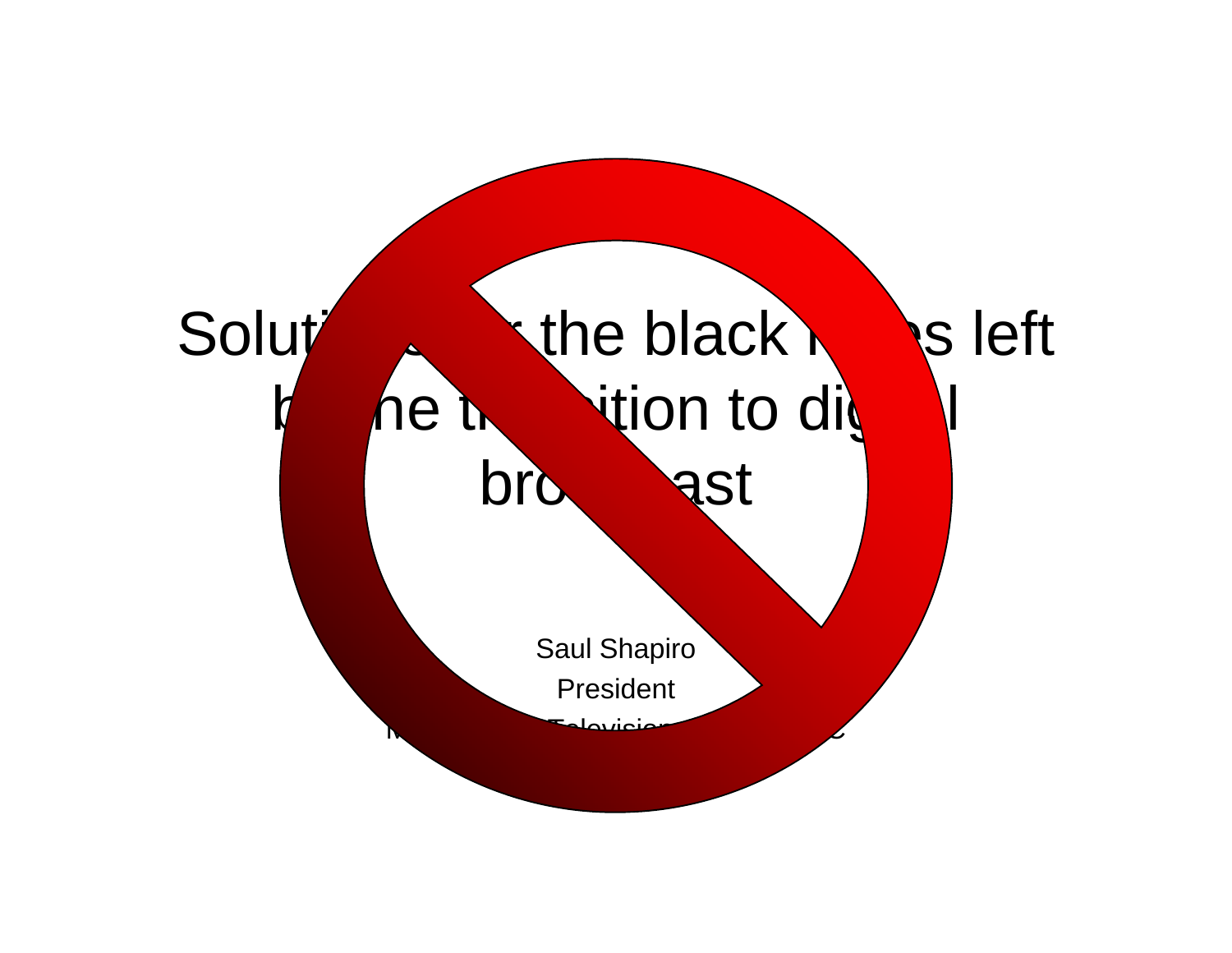

**Total of 59,408 calls received from NYC DMA Of these 32,944 (or 55%) were "technical calls"**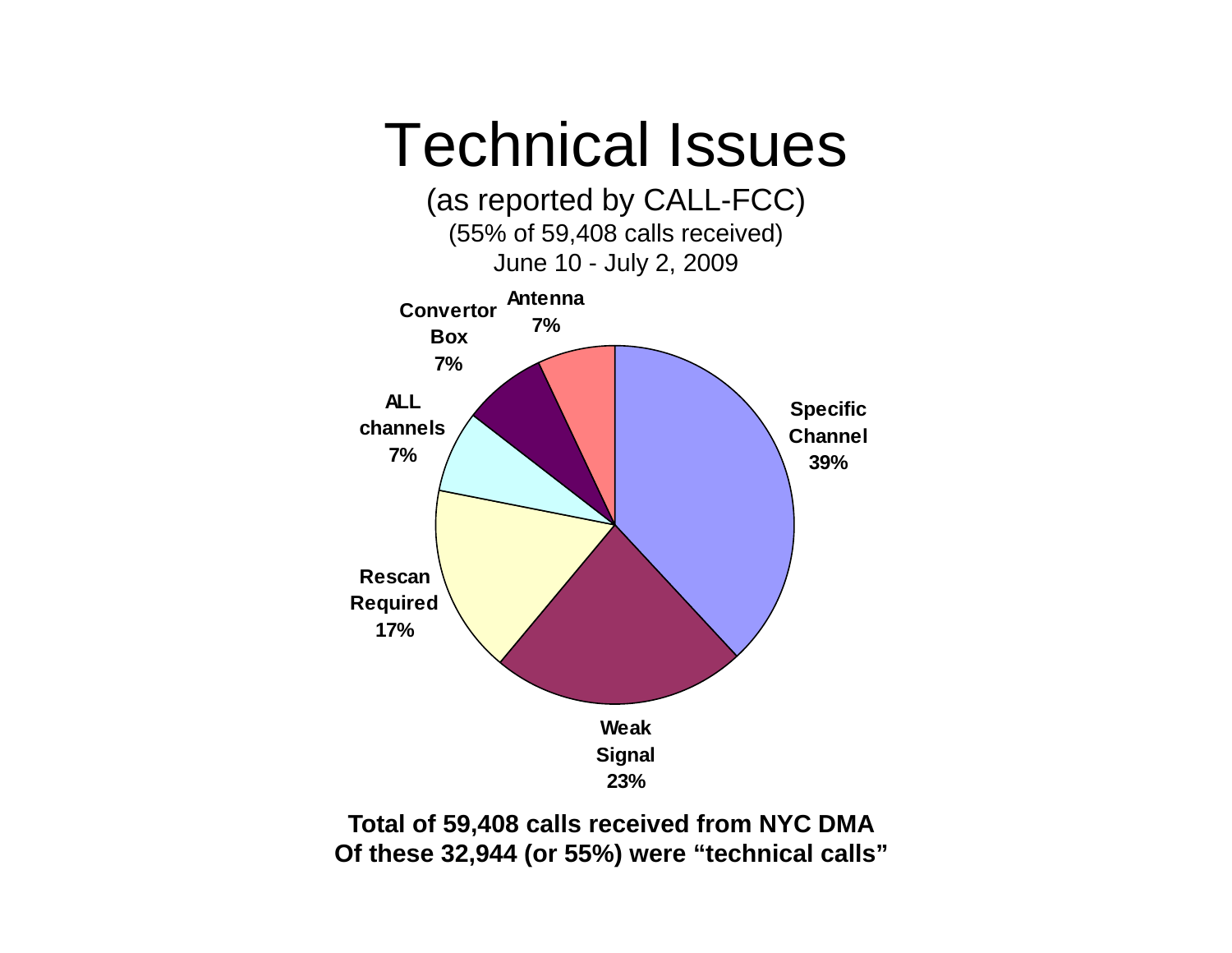

As reported by CALL-FCC: June 10 - July 2, 2009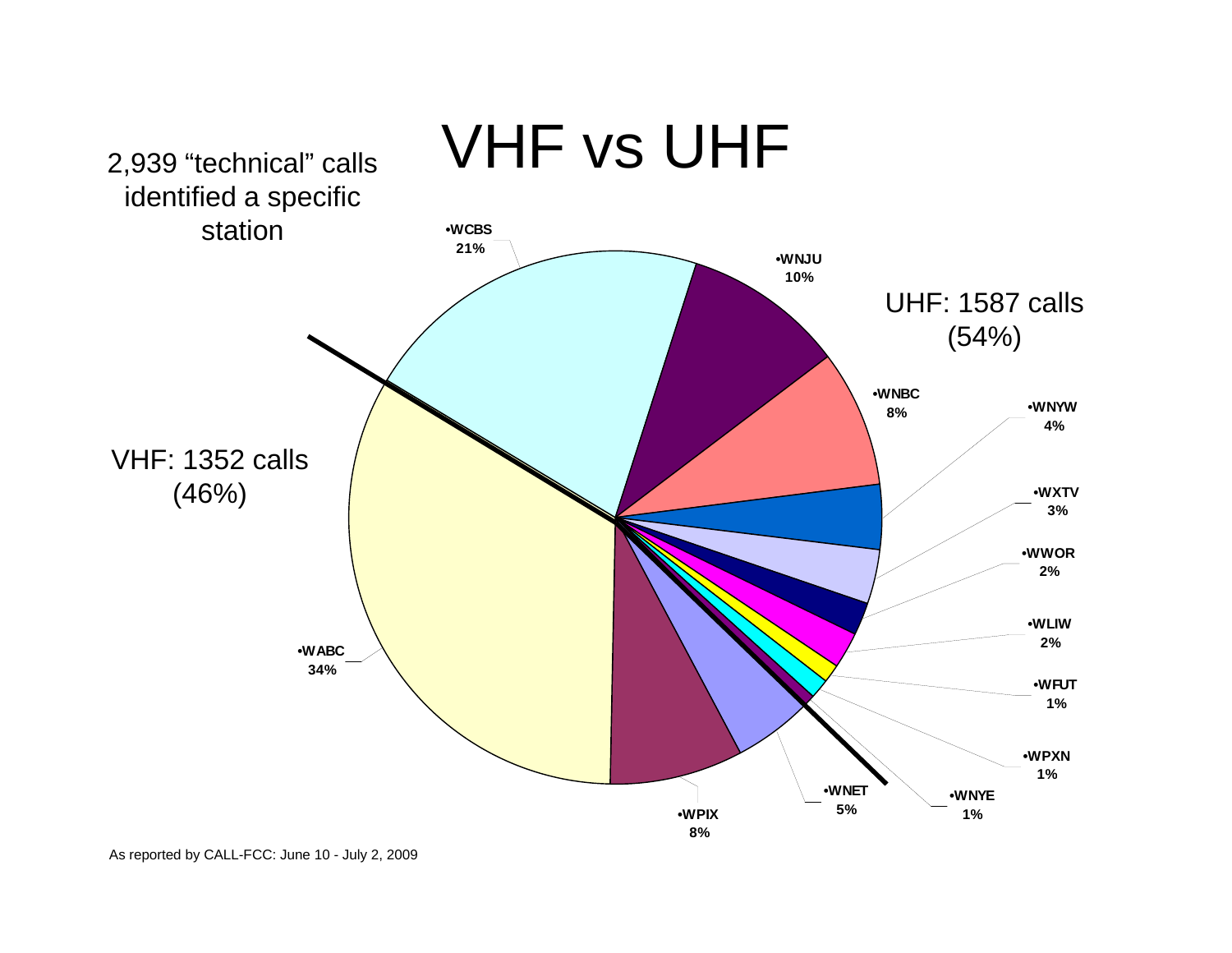## VHF vs UHF

(as reported by CALL-FCC) June 10 - July 2, 2009

By 3-digit zip code prefix:

VHF: 82.5% from 12 areas UHF: 77.5% from 12 areas

|       | 3 digit zip $\#$ of 3 digit zip | %age     | 3 digit zip                                     | $#$ of 3 digit zip | %age  |
|-------|---------------------------------|----------|-------------------------------------------------|--------------------|-------|
| 112   | 273                             |          | 20.2% }----------Brooklyn----------{ 112        | 297                | 19.5% |
| 113   | 179                             | $13.2\%$ |                                                 | 138                | 9.0%  |
| 104   | 162                             |          | $\{13.2\% \}$ -N. Queens and Bronx-- $\{104 \}$ | 130                | 8.5%  |
| 70    | 111                             | 8.2%     | Manhattan<br>$+100$                             | 127                | 8.3%  |
| 114   | 100                             | $7.4\%$  | 70                                              | 126                | 8.3%  |
| 100   | 80                              | 5.9%     | Southern Queens<br>117                          | 81                 | 5.3%  |
| 115   | 52                              | 3.8%     | $\blacktriangle$ 114                            | 75                 | 4.9%  |
| 76    | 33                              | 2.4%     | 71                                              | 55                 | 3.6%  |
| 88    | 33                              | 2.4%     | 115                                             | 47                 | 3.1%  |
| 71    | 32                              | 2.4%     | 103                                             | 38                 | 2.5%  |
| 103   | 31                              | 2.3%     | 76                                              | 35                 | 2.3%  |
| 105   | 30                              | 2.2%     | 105                                             | 34                 | 2.2%  |
| Total | 1116                            | 82.5%    | Total                                           | 1183               | 77.5% |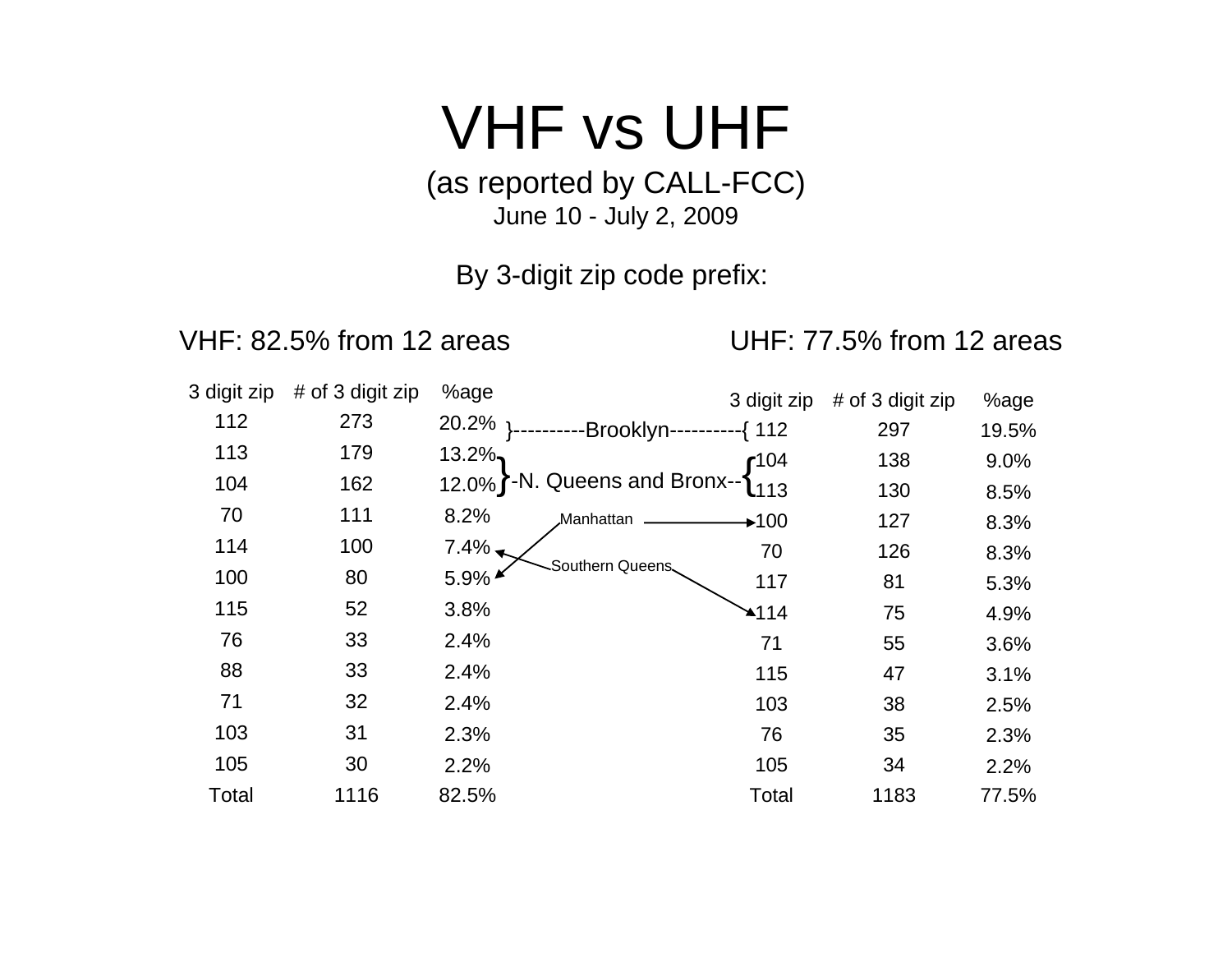

## **Zipcodes reporting "t h i l i " "tec nical issues (by number of calls received, includes UHF and VHF)**

| Number of<br>calls/zipcode | Percentage of<br>total tech calls |  |
|----------------------------|-----------------------------------|--|
| 5300                       | 5.2%                              |  |
| $250 - 299$                | 7.4%                              |  |
| $200 - 249$                | 10.2%                             |  |
| 175-199                    | 6.2%                              |  |
| Total                      | 29.0%                             |  |

(Ignore all other colors!)

29.0% of the 32,944 "technical calls" were received from the zipcodes shown on the map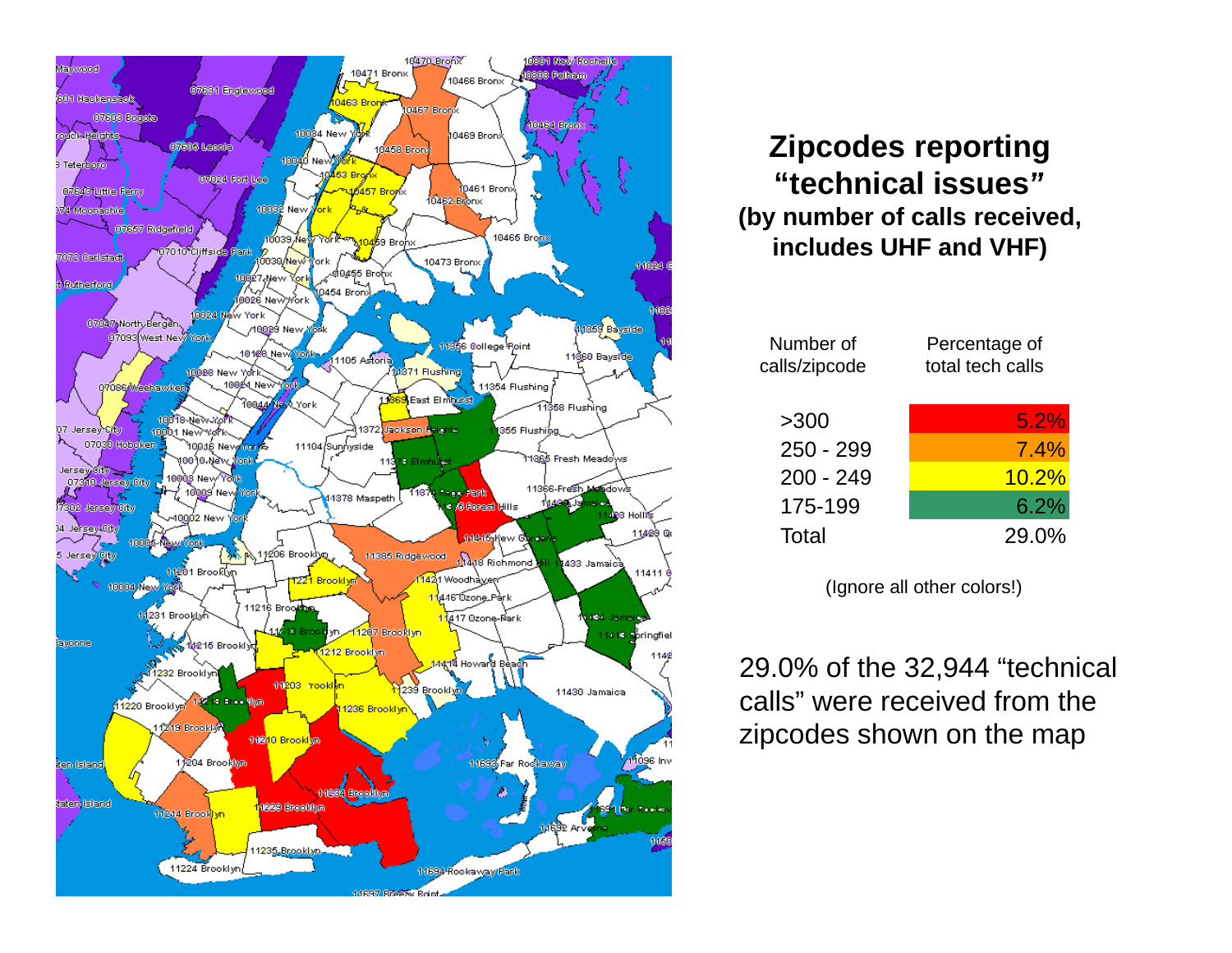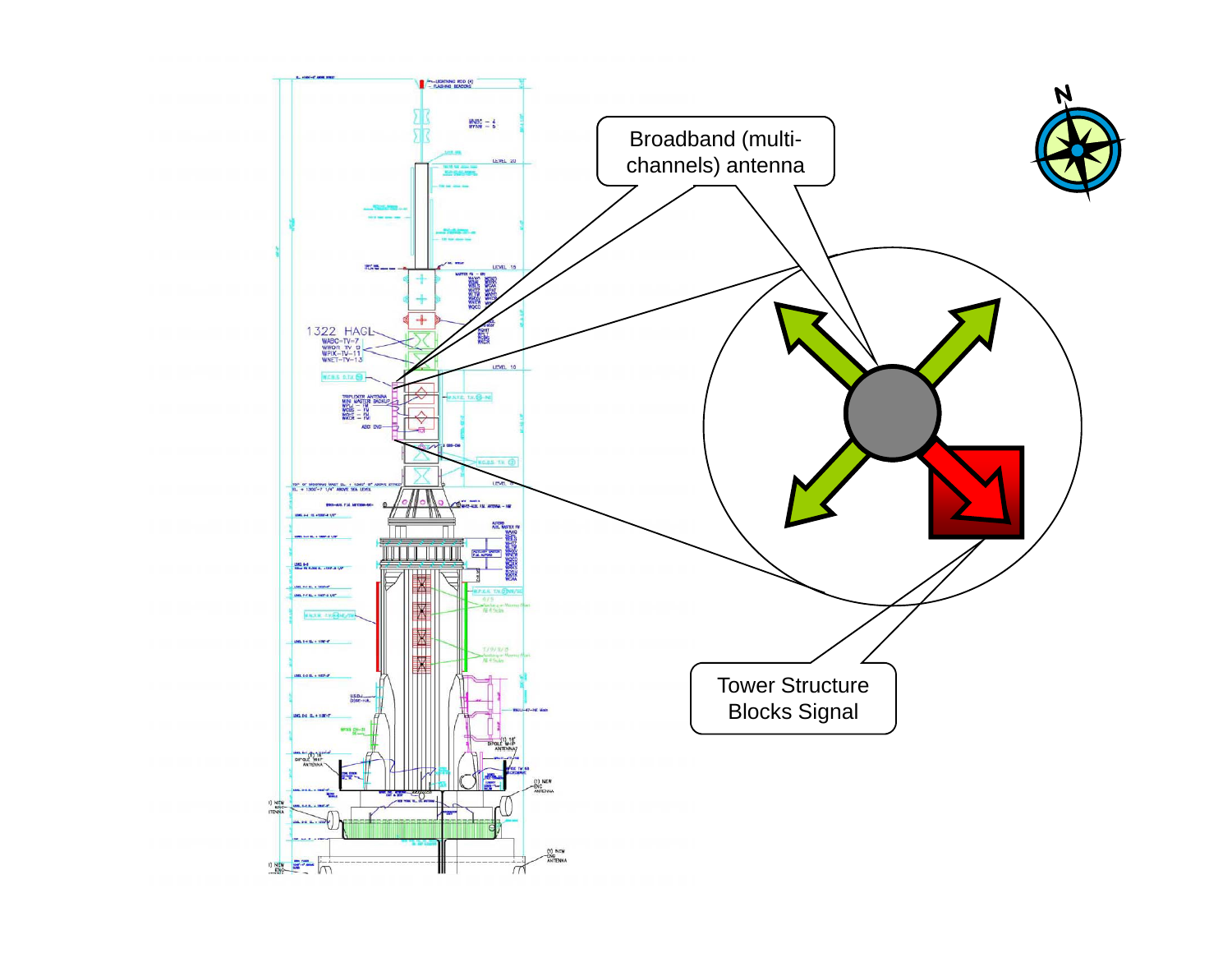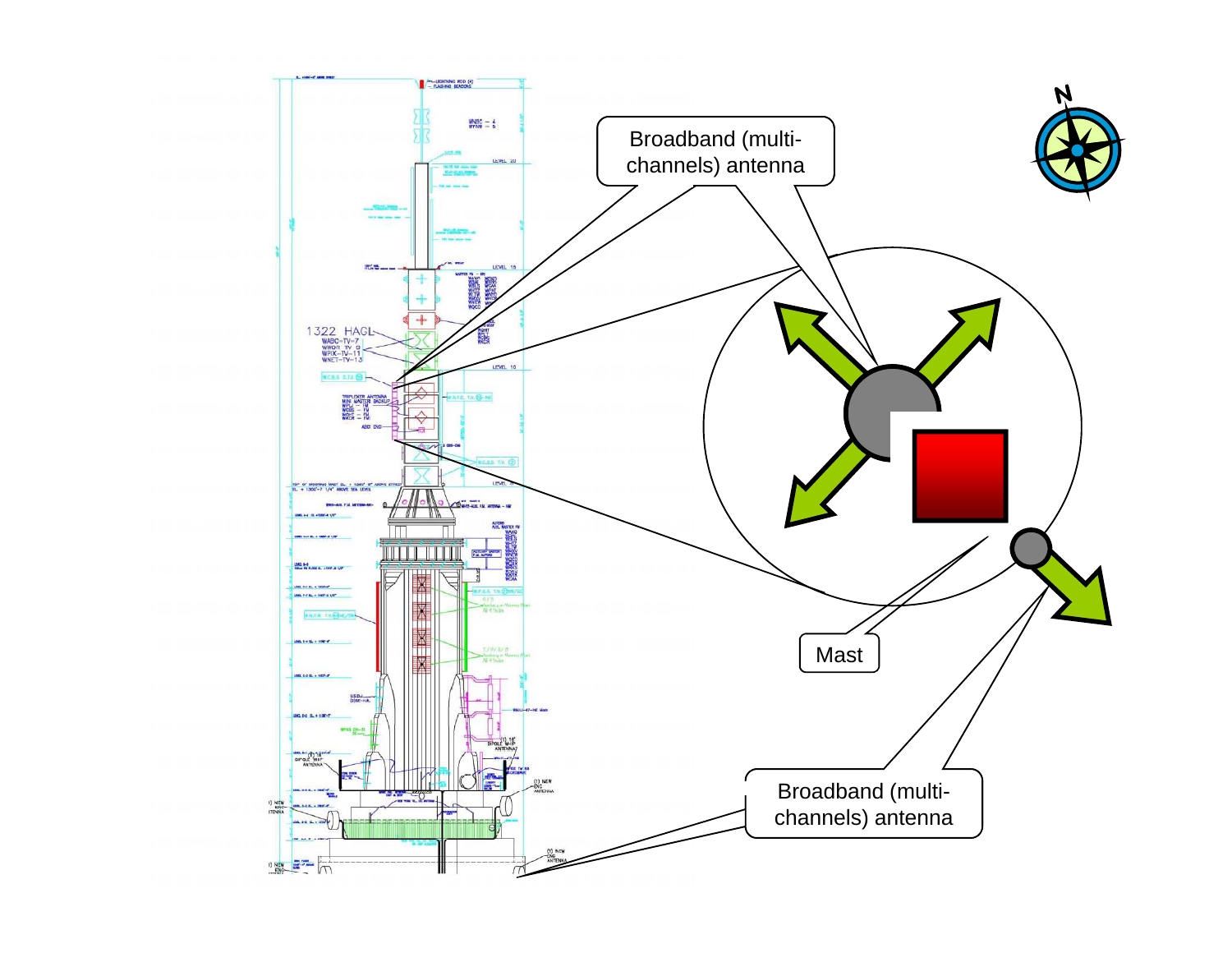